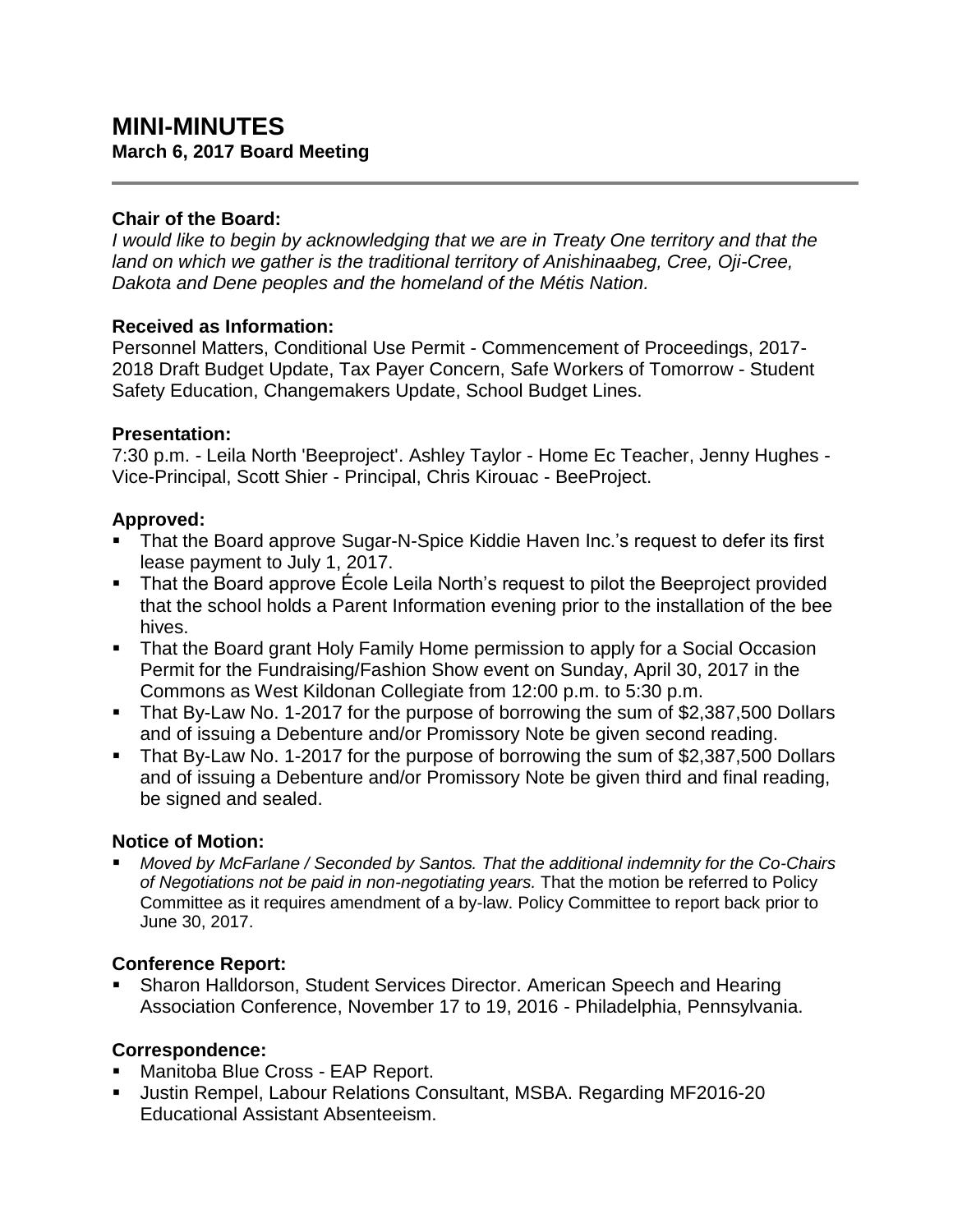- City Clerk's Department, Winnipeg. Approval of the Community Incentive Grant of \$87,500.00.
- Manitoba Teachers' Society. Long Term Disability Premium Rate Change.
- Darryl Gervais, Director, Manitoba Education and Training. Grade 3 Mathematics: Support Document for Teachers.
- Darryl Gervais, Director, Manitoba Education and Training. Mental Math: Grade 11 Essential Mathematics.
- Scott Corden, KGS Group, Consulting Engineers. Leila North Community School Boiler Replacement, Change Order No. 2.
- Trent Piazzoni, Number Ten Architectural Group. Garden City Collegiate Skill Build Change Orders No. 41 and 42.
- Lindsay Oster, Prairie Architects Inc. École Rivière-Rouge Change Orders No. 58 and 59.
- Rick Dedi, Executive Director, Public Schools Finance Board. *Letter supercedes letter dated January 18, 2017.* Purchase of Land for Maintenance Transportation Facility/Grassmere Road, West St. Paul - authorized to proceed with the acquisition.
- Andrea Lawson, Project Leader, Public Schools Finance Board. R.F. Morrison Three (3) Classroom Addition - Smaller Classes Initiative - Revised Project Support.
- Manitoba School Boards Association. CPI Update January 2017.
- We Schools Program 2016-2017 Mid-Year Impact Report.
- 2017-2018 Non-Resident Fees.
- The Manitoba Teacher March 2017.

# **Personnel Report:**

- Sandee Deck gave notice of intent to retire effective June 30, 2017.
- Brad Russell was appointed to a full-time (1.00) Limited Teacher General (term) contract effective March 6, 2017 to June 30, 2017.
- Alanna Simpson was appointed to a part-time (.67) Limited Teacher General (term) contract effective February 6, 2017 to June 30, 2017.
- Joanna Utko was appointed to a full-time (1.00) Limited Teacher General (term) contract effective February 21, 2017 to Mach 24, 2017.
- The following teachers were appointed to a Limited Teaching General (Permanent) contract effective March 6, 2017: Gloria Barker (1.00), Nadine De Rocquigny (1.00), Laura Kilbrai (1.00), Joy Taylor (1.00).The following teachers were appointed to a Limited Teaching General (Permanent) contract effective September 5, 2017: Karine Cole (1.00), Andréanne Hétu (1.00), Beverley Lunney (1.00).
- The following teachers were appointed to full-time Limited Teaching General (Term) contract effective September 5, 2017 to June 29, 2018: Katy Abraham, Donovan Alexander, Christina Falvo, Arlie Harnett, Sara Ly, Shelley Penner, Mark Roche, Jill Ross-Ens, Taylor Smith.
- The following were appointed to a substitute teacher contract effective the 2016- 2017 school year: Lakhwinder Kaur Buttar, Lyndsay Christianson, Steven Collier, Geoffrey Derrett, Katryn Hurst, Christina Kapac, Carrilee Krahn, Jeffrey O'Leary, Ashley Prest, Stephanie Yakiwchuk.
- The following teachers gave notice of intent to retire effective June 30, 2017: Rhona Ames, Robert Bailey, George Budoloski, Barbara DiCurzio, Marianna Kiva, Louise Kneller, Gabriel Kraljevic, Jay MacLeod, Gary Milne, Joyce Nault, Marilyn Pressman.